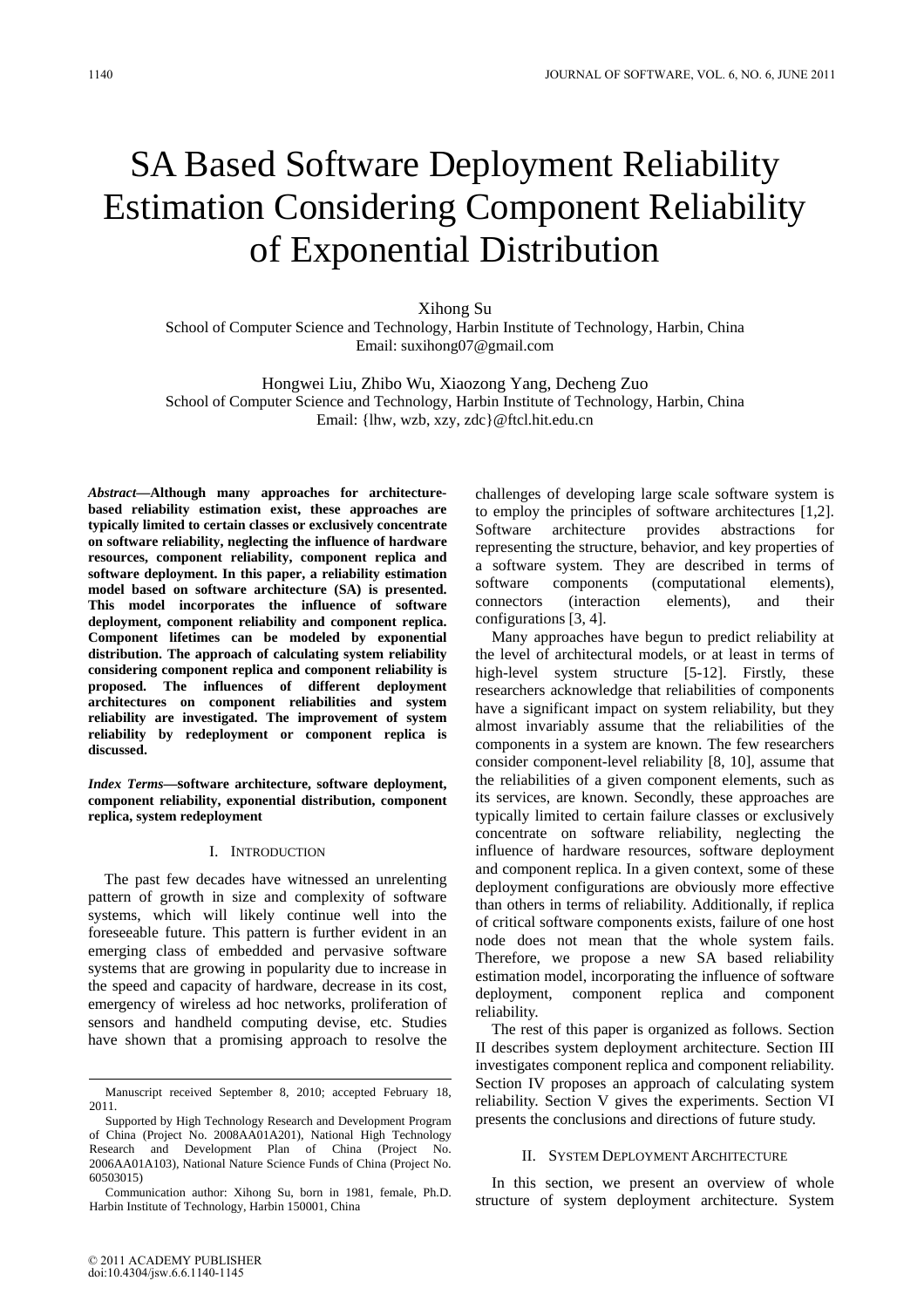deployment architecture is the allocation of the system software components on its hardware host nodes [13]. We also introduce the frequency matrix*CC* of interaction among software components.

#### *A. Whole Structure*

The basic entities of SA based software deployment reliability estimation model include host nodes, software components and services. In details, the model consists of

1) a set *H* of host nodes,  $H = {H_1, H_2, ..., H_m}$ , which represents the host nodes of a system.

2) a set C of components,  $C = \{C_1, C_2, \ldots, C_n\}$ . Each component may have multiple component replica.

3) a set S of services, which describes the different use cases that the whole system offers and can perform. A service is composed of the interaction among software components in a system.

All components of set  $C$  should be deployed on  $^m$  host nodes. Matrix  $^{CH}$  describes how to deploy components on host nodes.

$$
CH = \begin{bmatrix} & C_1 & C_2 & \cdots & C_n \\ H_1 & \begin{bmatrix} ch_{1,1} & ch_{1,2} & \cdots & ch_{1,n} \\ ch_{2,1} & ch_{2,2} & \cdots & ch_{2,n} \\ \vdots & \vdots & \vdots & \vdots & \vdots \\ ch_{m,1} & ch_{m,2} & \cdots & ch_{m,n} \end{bmatrix} \end{bmatrix}
$$

Each entry  $ch_{i,j}$  in matrix  $CH$  may be 1 or 0. 0,  $ch_{i,j} = \begin{cases} 0, & \text{if component } C_j \text{ is not deployed on host node H} \\ 1, & \text{if component } C_j \text{ is deployed on host node H} \end{cases}$ 

#### , 1,  $f_{i,j} =\begin{cases} 0, & j \text{ component } c_j \text{ is not deployed on host node } H_i \\ 1, & j \text{ component } C_j \text{ is deployed on host node } H_i \end{cases}$  $\overline{\mathsf{I}}$

For a system comprising  $^m$  host nodes and  $^n$  software components, the number of system deployment architectures is  $m^n$ . In general, determing the system deployment architecture that will maximize its reliability for the given target environment is an exponential complexity problem.

## *B. Frequency of Interacton among Software Components*

Matrix<sup>*CC*</sup> describes frequency of interaction among software components.  $C = \{C_1, C_2, ..., C_n\}$  is a set of components. Each entry  $^{cc_{i,j}}$  in matrix  $CC$  represents the frequency of interaction between software component *C<sub>i</sub>* and *C<sub>j</sub>* . *cc<sub>i, j</sub>* is an integer number in [*a, b*]. The values of  $^a$  and  $^b$  depend on concrete system.

$$
C_{1} C_{2} \cdots C_{n}
$$
\n
$$
CC = C_{2} \begin{bmatrix} cc_{1,1} & cc_{1,2} & \cdots & cc_{1,n} \\ cc_{2,1} & cc_{2,2} & \cdots & cc_{2,n} \\ \vdots & \vdots & \vdots & \vdots & \vdots \\ cc_{n,1} & cc_{n,2} & \cdots & cc_{n,n} \end{bmatrix}
$$

## III. COMPONENT RELIABILITY AND COMPONENT REPLICA

System reliability can be appropriately evaluated through component reliability. When there is not enough failure data, it is very common to make certain reasonable assumptions. A common assumption is that the system lifetime follows an exponential distribution. In this section, we suppose that all components follow exponential distribution and particularly depend on frequency of interaction among software components, as shown in formula (1).  $RC_i$  is the reliability of component  $C_i$ . Component failure rate  $\lambda C_i$  is a function of interaction frequency  ${}^fC_i$  of component  ${}^C_i$ .

$$
RC_i = e^{-\lambda C_i \times t}, i = 1, 2, ..., n
$$
 (1)

For a system consisting of *m* host nodes and *n* software components, if component *Ci* has been identified as a candidate for replication,  $C_i$  should be replicated  $m-1$  times. That is,  $C_i$  has  $m-1$  component replicas or <sup>*m*</sup> components provide the same service. With redundant copies, a replicated component can continue to provide a service in spite of the failure of some of its copies.

$$
\lambda C_i = \begin{cases} \lambda C_i^{\ \ \ \text{or} \ i \ \text{if} \ C_i \ \text{is replicated} \\ \lambda C_i^{\ \ \ \text{or} \ i \ \text{otherwise} \end{cases}, i = 1, 2, \dots, n \tag{2}
$$

$$
\lambda C_i = f C_i \times \rho_c + \lambda_0 + f_{other} \times \rho_{other}
$$
\n(3)

$$
\lambda C_i = \lambda_0 + f_{other} \times \rho_{other}
$$
 (4)

- $\rho_c$  frequency criticality of interaction among software components.
- <sup>ρ</sup>*other* criticality of other factors, it is a real number in [-1,1].
- $\lambda_0$  initial value of component failure probability.
- $f_{\mathit{other}}$  influence of other factors on component reliability.
- $fC_i$  frequency sum of interaction between component *Ci* and other components deployed on other host nodes

The value of  $^{fC_i}$  can be obtained by matrix  $^{CC}$  in formula(5).  $H(C_i)$  describes the host node that component*Ci* is deployed on.

$$
fC_i = \sum_{\forall C_j, H(C_i) \neq H(C_j)} cc_{i,j}
$$
\n
$$
(5)
$$

#### IV. SYSTEM RELIABILITY

It is often infeasible or difficult to directly estimate complex system reliability through large sample system-level test. Such difficulties may arise when the system-level test is costly or leads to destruction of the system itself. Nevertheless, system reliability can be appropriately evaluated through the component reliability information [14]. In this section, we suppose that the main sources of system failure are software component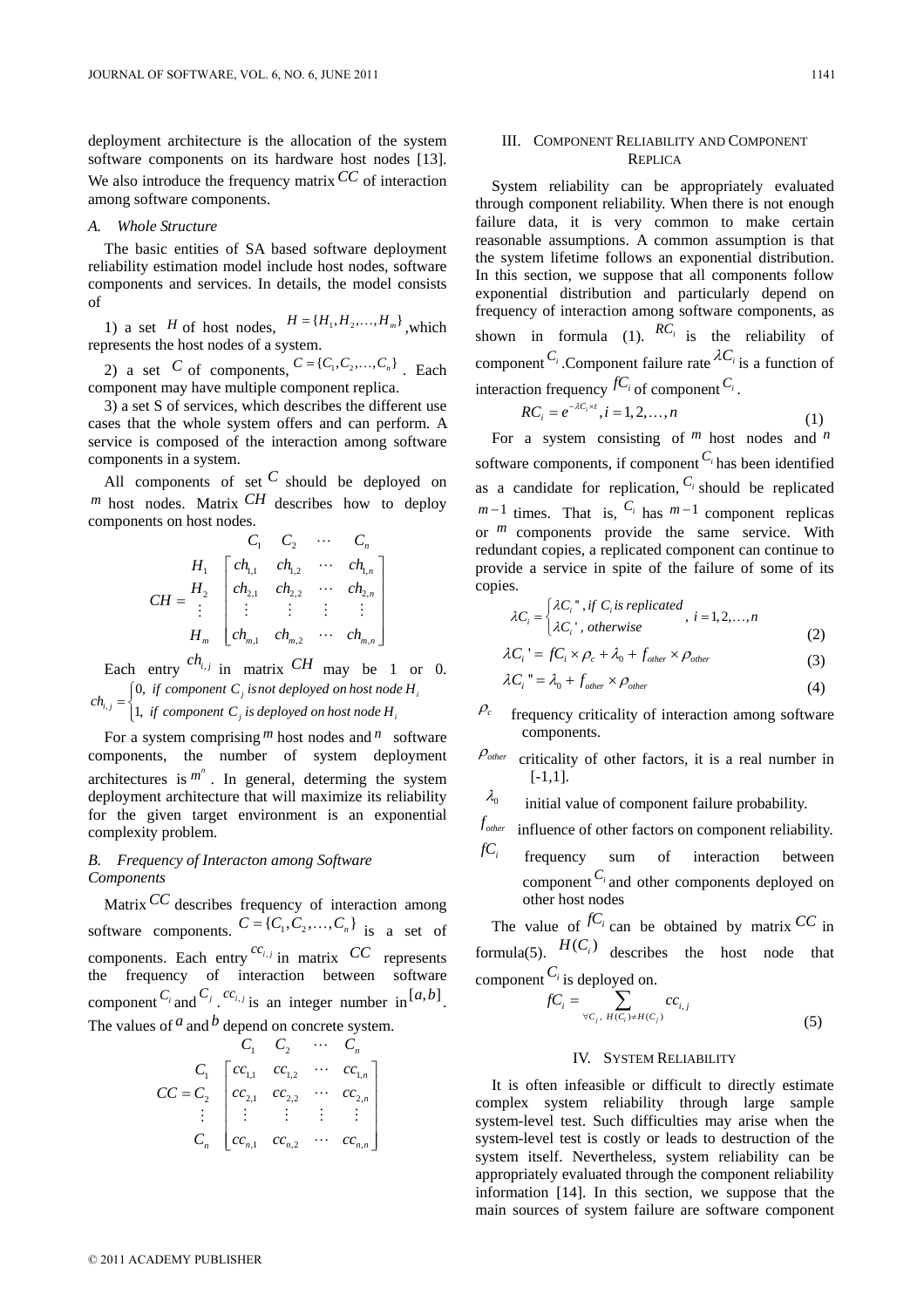failure and host node failure. Therefore, system reliability is calculated in formula (6).

$$
R_{system} = 1 - p_{system} = 1 - \bigcup \sum_{i=1}^{m} (1 - ph_i) - \bigcup \sum_{i=1}^{m} pch_i
$$
  
\n
$$
pch_i = 1 - \prod_{\forall C_j, H(C_j) = H_i} ((1 - ph_i) \times e^{-\lambda C_i \times t})
$$
\n(7)

*Rsystem* system reliability

 $P_{system}$  **failure probability of system** 

 $H(C_j)$  the host node that  $C_j$  is deployed on

- $pch_i$  failure probability of components deployed on host node  $H_i$
- $ph_i$  failure probability of host node  $H_i$

## V. EXPERIMENTS

In this section, four experiments are based on such a system consisting of eight original software components and four host nodes. Each original software component can provide a different service. The inputs of the experiments include randomly generated frequency matrix of interaction among software components and failure probabilities of four host nodes. Additionally, four experiments are based on three different deployment architectures.

#### *A. Inputs*

Matrix *CC* is randomly generated frequency matrix of interaction among software components. Each entry in matrix  $\overline{CC}$  is an integer number [0, 7]. We can calculate the value of  $^{fC_i}$  for component  $^{C_i}$  on the basis of matrix*CC* .

|        |  | $\begin{bmatrix} 0 & 3 & 0 & 0 & 0 & 0 & 7 & 1 \\ 3 & 0 & 7 & 0 & 2 & 2 & 0 & 0 \\ 0 & 7 & 0 & 6 & 0 & 5 & 0 & 0 \\ 0 & 0 & 6 & 0 & 3 & 0 & 0 & 7 \\ 0 & 2 & 0 & 3 & 0 & 7 & 0 & 4 \\ 0 & 2 & 5 & 0 & 7 & 0 & 3 & 0 \\ 7 & 0 & 0 & 0 & 0 & 3 & 0 & 0 \\ 1 & 0 & 0 & 7 & 4 & 0 & 0 & 0 \end{bmatrix}$ |  |  |  |  |  |
|--------|--|------------------------------------------------------------------------------------------------------------------------------------------------------------------------------------------------------------------------------------------------------------------------------------------------------|--|--|--|--|--|
|        |  |                                                                                                                                                                                                                                                                                                      |  |  |  |  |  |
|        |  |                                                                                                                                                                                                                                                                                                      |  |  |  |  |  |
| $C\ C$ |  |                                                                                                                                                                                                                                                                                                      |  |  |  |  |  |
|        |  |                                                                                                                                                                                                                                                                                                      |  |  |  |  |  |
|        |  |                                                                                                                                                                                                                                                                                                      |  |  |  |  |  |
|        |  |                                                                                                                                                                                                                                                                                                      |  |  |  |  |  |
|        |  |                                                                                                                                                                                                                                                                                                      |  |  |  |  |  |

Failure probabilities of four host nodes are real numbers in  $[0, 0.02]$ .  $ph_i$  represents the failure probability of host node  $H_i$ ,  $ph_1 = 0.0093$ ,  $ph_2 = 0.0195$ ,  $ph_3 = 0.0069$   $ph_4 = 0.0101$ 

## *B. Deployment Architecture and Frequency of Software Component Interaction*

These eight components should be deployed on four host nodes. On the basis of frequency matrix of interaction among software components, we obtain three typical deployment architectures.

## *1) Deployment architecture*

We use matrix  $CH<sub>1</sub>$  to describe the first deployment

architecture.  $CH_1$  shows that  $C_4, C_5, C_8$  are deployed on host node  $H_1$ ,  $C_6$ ,  $C_7$  are deployed on  $H_2$ ,  $C_1$ ,  $C_2$  are deployed on  $H_3$  .  $C_3$  is deployed on  $H_4$ .

$$
CH1 = \begin{bmatrix} 0 & 0 & 0 & 1 & 1 & 0 & 0 & 1 \\ 0 & 0 & 0 & 0 & 0 & 1 & 1 & 0 \\ 1 & 1 & 0 & 0 & 0 & 0 & 0 & 0 \\ 0 & 0 & 1 & 0 & 0 & 0 & 0 & 0 \end{bmatrix}
$$

We use matrix  $\frac{CH_2}{}$  to describe the second deployment architecture. Matrix  $\frac{CH_2}{CH_2}$  shows that  $C_8$  is deployed on host node  $^{H_1}$ ,  $^{C_5}$ ,  $^{C_6}$  are deployed on  $^{H_2}$ ,  $^{C_1}$ ,  $^{C_7}$  are deployed on  $H_3$  ,  $C_2$ ,  $C_3$ ,  $C_4$  are deployed on  $H_4$ .

$$
CH_2 = \begin{bmatrix} 0 & 0 & 0 & 0 & 0 & 0 & 1 \\ 0 & 0 & 0 & 0 & 1 & 1 & 0 & 0 \\ 1 & 0 & 0 & 0 & 0 & 0 & 1 & 0 \\ 0 & 1 & 1 & 1 & 0 & 0 & 0 & 0 \end{bmatrix}
$$

We use matrix  $CH_3$  to describe the third deployment architecture.  $CH_3$  shows that  $C_1$ ,  $C_5$  are deployed on host node  $H_1$ ,  $C_4$ ,  $C_6$  are deployed on  $H_2$ ,  $C_2$ ,  $C_7$  are deployed on  $H_3$   $C_3$ ,  $C_8$  are deployed on  $H_4$ .

| $CH_3 = \begin{bmatrix} 1 & 0 & 0 & 0 & 1 & 0 & 0 & 0 \\ 0 & 0 & 0 & 1 & 0 & 1 & 0 & 0 \\ 0 & 1 & 0 & 0 & 0 & 0 & 1 & 0 \\ 0 & 0 & 1 & 0 & 0 & 0 & 0 & 1 \end{bmatrix}$ |  |  |  |  |
|-------------------------------------------------------------------------------------------------------------------------------------------------------------------------|--|--|--|--|

## *2) Frequency of component interaction*

On the basis of matrix  $\mathbb{C}C$ , we calculate  $\int_{i}^{f}C_i$  of each component  $C_i$  in formula (5).  $F_1$  represents the set of  $fC_i$  of the first deployment architecture.

$$
F_1 = [8 \quad 11 \quad 18 \quad 6 \quad 9 \quad 14 \quad 7 \quad 1]
$$

Therefore, it is easy to know that  $fC_3 = 18$  and  $fC_8 = 1$  in the first deployment architecture.

Similarly,  $F_2$  represents the set of  $fC_i$  of the second deployment architecture.  $F_3$  represents the set of  $fC_i$  of the third deployment architecture.

$$
F_2 = \begin{bmatrix} 4 & 7 & 5 & 10 & 9 & 10 & 3 & 12 \end{bmatrix}
$$
  

$$
F_3 = \begin{bmatrix} 11 & 14 & 18 & 16 & 16 & 17 & 10 & 12 \end{bmatrix}
$$

## *C. Experiments*

The system includes eight software components. Each software component can provide a different service. The values of relevant parameters are  $f_{other} = 0$  and  $\rho_{other} = 0$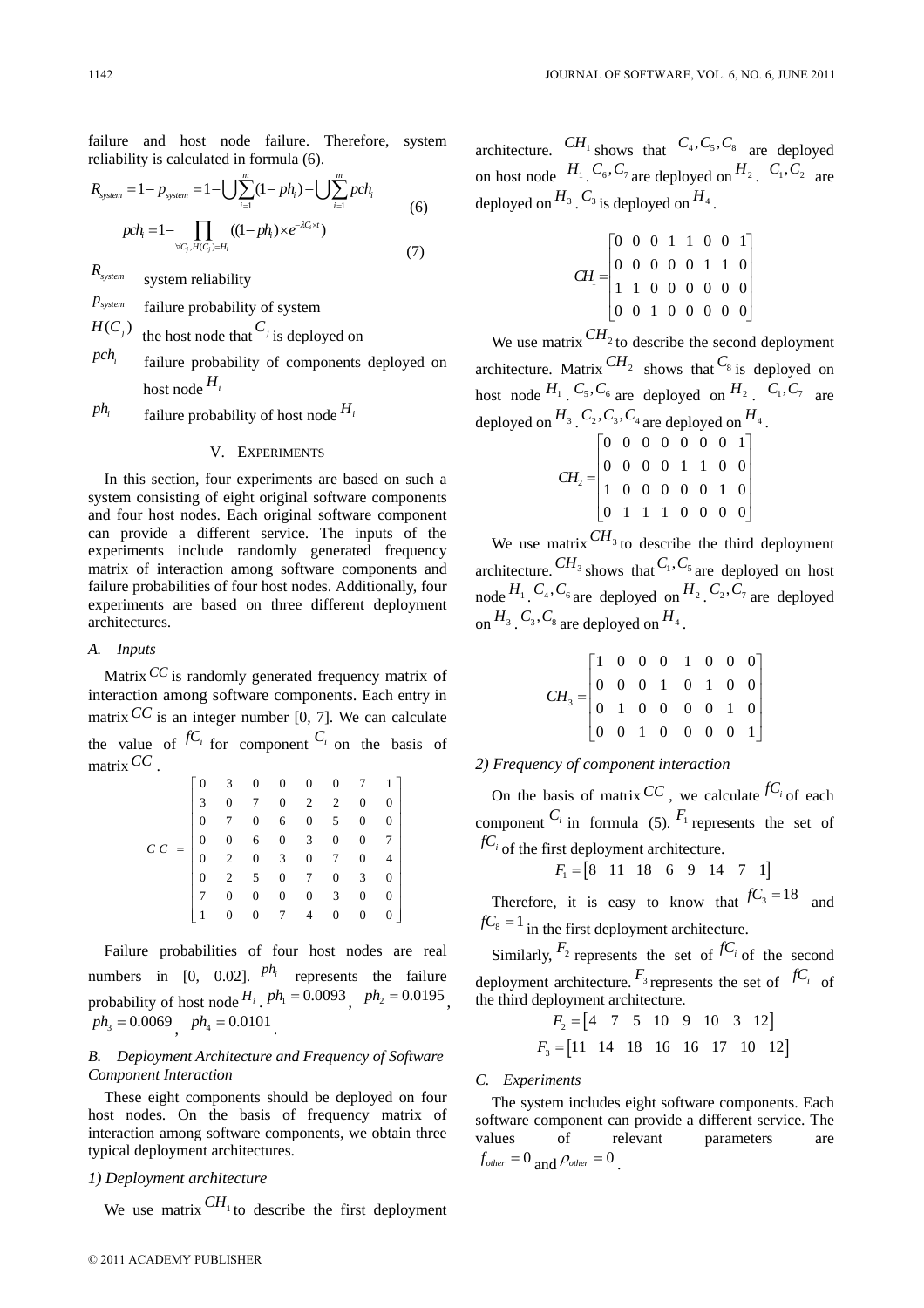#### *1) Experiment one*

In this experiment,  $\lambda_0 = 0.0004$  and  $\rho_c = 0.00001$ System reliability of three different deployment architectures can be shown in Fig.1. EFDSR represents system reliability of the first deployment architecture. ESDSR represents system reliability of the second deployment architecture. ETDSR represents system reliability of the third deployment architecture.



Figure 1. System reliability of three deployment architectures

As seen in Fig. 1, with the increasing of system run-time, system reliability of the second deployment architecture is obviously highest among the three. The impact of the first deployment architecture on system reliability is similar to the third one during [0, 70] hours.

A detailed analysis of component reliabilities of the three different deployment architectures is shown in Tab.I.

RH represents the highest of component reliability among the three deployment architectures. RM represents the medium value of component reliability

TABLE I. THE EXPERIMENTAL RESULTS FOR COMPONENT

|  |  |  | RELIABILITIES OF THREE DEPLOYMENT ARCHITECTURES |
|--|--|--|-------------------------------------------------|
|--|--|--|-------------------------------------------------|

|                 | First        | Second       | Third        |  |  |
|-----------------|--------------|--------------|--------------|--|--|
|                 | deployment   | deployment   | deployment   |  |  |
|                 | architecture | architecture | architecture |  |  |
| C <sub>2</sub>  | RM           | RH           | RL           |  |  |
| $C_4$           | RH           | RM           | RL           |  |  |
| $C_{\varsigma}$ | RS           | RS           | RM           |  |  |
|                 | RH           | RS           | RS           |  |  |

among the three deployment architectures. RL represents the lowest of component reliability among the three deployment architectures. RS describes that there is a negligible difference of component reliability between two deployment architectures.

As seen in Tab.I, component reliabilities of component  $C_2$  and  $C_4$  of three deployment architectures are obviously different. There is a negligible difference

of component reliabilities of  $C_5$  and  $C_8$  between two deployment architectures. Therefore, if  $C_4$  is the most important component, we will deploy components on host nodes according to the second deployment architecture.

#### *2) Experiment two*

In this experiment, the first deployment architecture is the basis of the experiment. The value of  $P_c$  may be different. These values are  $\rho_c = 0.00001$   $\rho_c = 0.00002$ and  $\rho_c = 0.00004$ . The influence of the values of  $\rho_c$  on system reliability can be shown in Fig. 2. With the higher value of  $\mathcal{P}_c$ , system reliability becomes the lower. With the increasing of system run-time, the difference of system reliabilities with different values of  $\mathcal{P}_c$  is more apparent.



Figure 2. System reliability of different value of  $\rho_c$ 

The influence of the values of  $\ell_c$  on reliability of component  $C_3$  is shown in Fig. 3.



Figure 3. Component  $C_3$  reliability of different values of  $\rho_c$ 

With the higher value of  $\rho_c$ , reliability of component  $C_3$  becomes the lower. With the increasing of system run-time, the difference of reliability of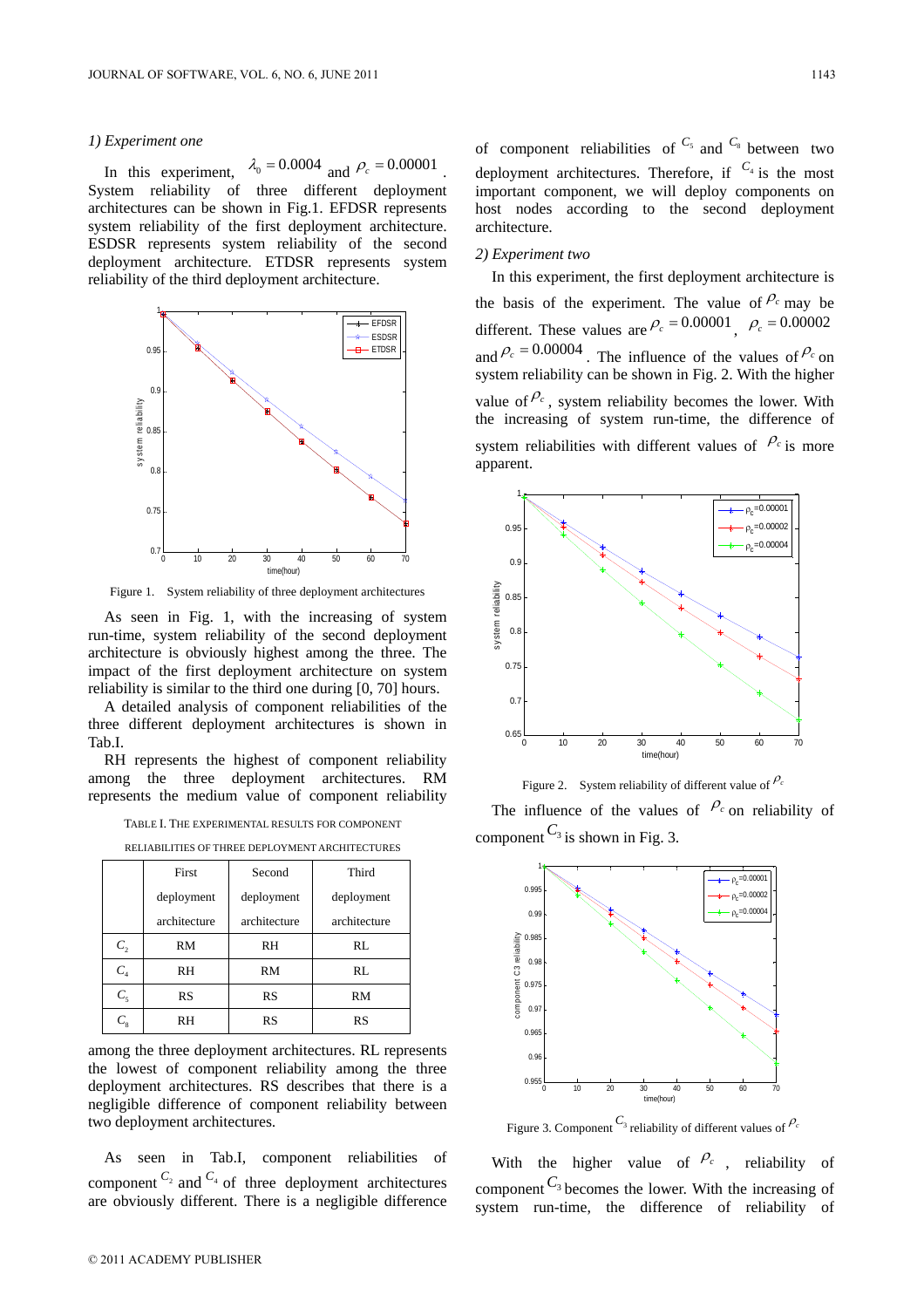component  $C_3$  of different values of  $\rho_c$  is more apparent.

## *3) Experiment three*

In this experiment, we investigate the impact of system redeployment on system reliability. The value of  $P_c$  is 0.00004. Before thirty hours, system runs the

third deployment architecture. At thirty hours, system reliability is less than 0.8. After thirty hours, we improve system reliability by redeployment, as shown in Fig. 4.



Figure 4. System reliability with system redeployment

After thirty hours, system begins to redeploy and run the second deployment architecture. In Fig.4, BDA represents system reliability of third deployment architecture during [0, 30] hours. BDE represents system reliability without system redeployment during [30, 80] hours. ADA represents system reliability with system redeployment during [30, 80] hours.

After system redeployment, component reliability has changed. Component reliability can be calculated in formula (8).

$$
RC_i = \begin{cases} e^{-(\lambda_0 + bfC_i \times \rho_c) \times t}, & 0 \le t \le 30 \\ e^{-(\lambda_0 + afC_i \times \rho_c) \times t}, & 30 \le t \end{cases}, i = 1, 2, ..., 8
$$
 (8)

 $bf$ <sup>C</sup> $i$ </sup> represents interaction frequency of component  $C_i$  before redeployment.  $a f C_i$  represents interaction frequency of component*Ci* after redeployment.

## *4) Experiment four*

In this experiment, we investigate the difference of system reliability by replicating components and system redeployment. The value of  $\ell_c$  is 0.00004. When system reliability drops to some value, system reliability need to be improved by system redeployment or replicating components, as shown in Fig.5.



Figure 5. System reliability with redeployment and component replica

*CC*3 represents system reliability with replicating component  $C_3$  during [30,80] hours.  $CC38$  represents system reliability with replicating component  $C_3$  and  $C_8$  simultaneously during [30,80] hours. The meanings of BDA, BDE and ADA are illustrated in experiment three. As seen in Fig. 5, system reliability with replicating multiple components is higher than system redeployment. System reliability with redeployment is higher than replicating single component. System reliability will be improved by replicating components and system redeployment. However, if replicating components, we need to take into consideration the computational resources required and those available at each host node; if system redeployment, we need to consider the time to redeploy and the cost of system redeployment.

#### VI. CONCLUSIONS AND FUTURE RESEARCH

It is very important to estimate system reliability based on software architecture. Reliability is one of the most critical extra-functional properties of a software system. This paper analyzes the defects of existing architecture-level reliability estimation approaches, and proposes a novel system reliability estimation model incorporating the influence of component reliability, software deployment and component replica. Different deployment architectures have a significant influence on system reliability and component reliability. We present how to calculate system reliability and component reliability. We present the approaches of improving system reliability and the conditions of applying these approaches. In future research, system reliability estimation model based on SA will include other influence factors, such as software architectural styles, component replica strategies and so on.

#### ACKNOWLEDGMENT

The authors wish to thank Tao Liu for his kindly help with checking.